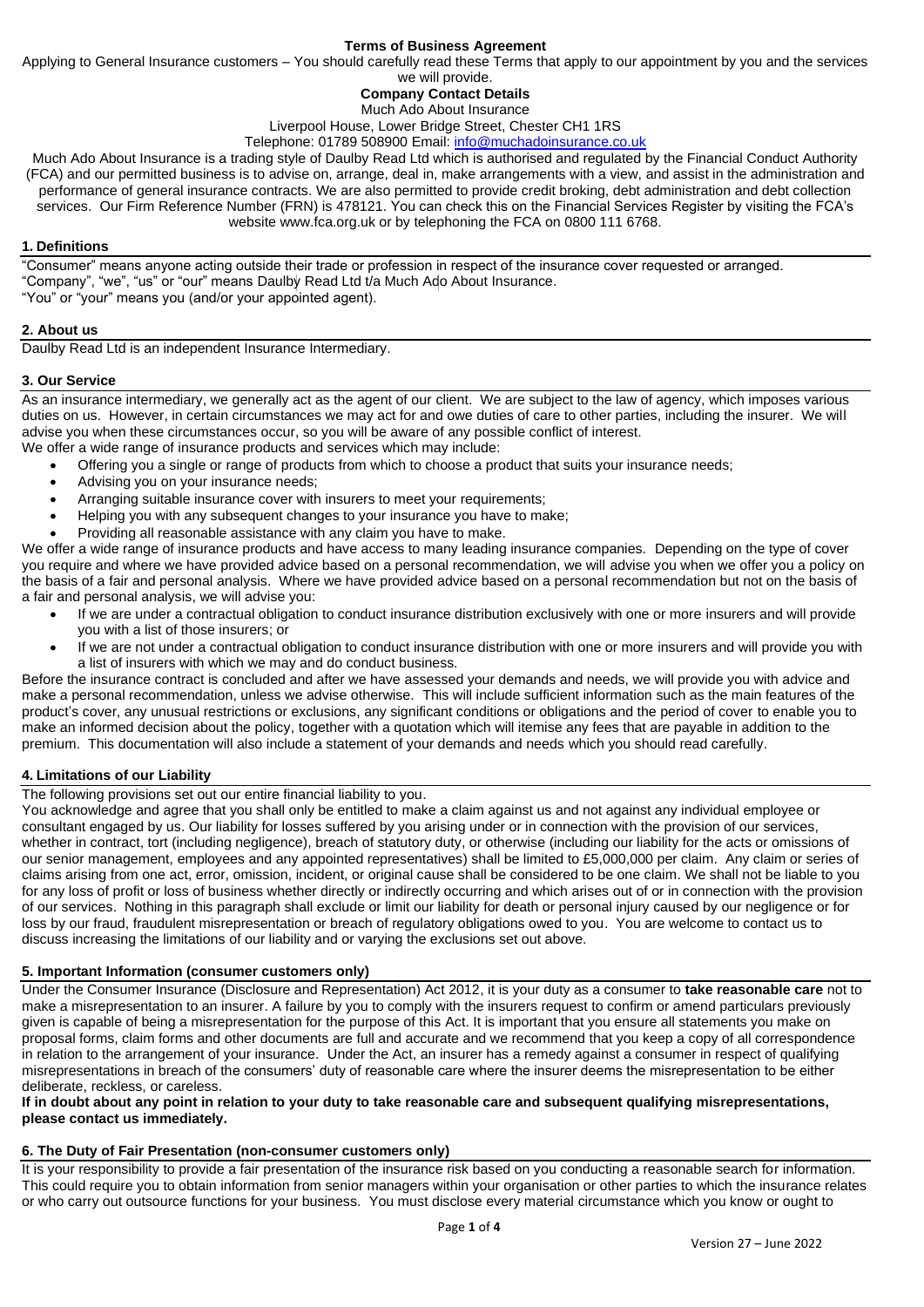know, or failing that, disclose sufficient information to put your insurer on notice that it needs to make further enquiries. You must ensure that any information you provide is correct to the best of your knowledge and representations that you make in expectation or belief must be made in good faith. If you fail to make a fair presentation of the risk this may result in additional terms or warranties being applied from inception of the policy or any claim payment being proportionately reduced. In some cases, this could result in your policy being declared void by an insurer and your premiums returned. Any deliberate or reckless breach of the duty of fair presentation could result in your policy being declared void by an insurer with no refund of premium.

# **If in doubt about any point in relation to material circumstances and reasonable search, please contact us immediately.**

# **7. Financial Crime**

Please be aware that current UK money laundering regulations require us to obtain adequate 'Know Your Client' information about you. We are also required to cross check you against The Office of Financial Sanctions Implementation (OFSI) HM Treasury consolidated list of Financial Sanctions Targets in the UK as part of the information gathering process.

We are obliged to report to the National Crime Agency and/or Serious Fraud Office any evidence or suspicion of financial crime at the first opportunity and we are prohibited from disclosing any such report. We will not permit our employees or other persons engaged by them to be either influenced or influence others in respect of undue payments or privileges from or to insurers or clients.

#### **8. Solvency of Insurers**

We cannot guarantee the solvency of any insurer with which we place business. This means that you may still be liable for any premium due and not be able to recover the premium paid, whether in full or in part, should an insurer become insolvent.

# **9. Terms of Payment**

Our payment terms are as follows (unless specifically agreed by us in writing to the contrary):

- New policies: immediate payment on or before the inception date of the policy
- Alterations to existing policies: immediate payment on or before the effective date of the change
- Renewals: due in full before the renewal date.

If payment is not received from you in accordance with the above terms, we, or your insurer may cancel or lapse the relevant policy/policies, which could mean that part or all of a claim may not be paid. You may also be in breach of legally required insurance cover.

If you choose to pay for your insurance premium using a finance provider, your details will be passed onto them. We will provide you with a breakdown of the costs of your monthly instalments and subsequently a document outlining key features of their credit agreement with you including any fees they apply and the cost of default charges. It is important that you take time to read this document and must contact us if you do not receive this. If you have any queries or questions, either about the service provided by the finance provider or their terms and conditions you should in the first instance contact them. Where your policy is paid via the finance provider and you choose to renew your cover, we will again continue to pass your details to them. If any direct debit or other payment due in respect of any credit agreement you enter into to pay insurance premiums is not met when presented for payment or if you end the credit agreement, we will be informed of such events by the finance provider. In certain circumstances we may be contractually obliged by the finance provider to notify your insurer to cancel the policy. Where we are not contractually obliged to do so by the finance provider, if you do not make other arrangements with us to pay the insurance premiums you acknowledge and agree that we may, at any time after being informed of non-payment under the credit agreement, instruct on your behalf the relevant insurer to cancel the insurance and to collect any refund of premiums which may be made by the insurer and use this refund to offset the amount levied by the finance provider on us. If this amount is not sufficient to cover all our costs, we reserve the right to pursue any additional debt owed to us through a due legal process. You will be responsible for paying any time on risk charge and putting in place any alternative insurance and/or payment arrangements you need. Upon receiving your strict acceptance to pay for insurance premiums through the finance provider, we will instruct them to proceed with your application for credit. This process will involve the provider searching public information that a credit reference agency holds about you and any previous payment history you have with that provider. The credit reference agency will add details of your search and your application to their record about you whether or not your application is successful. Please read carefully the pre-contractual explanations and the information regarding the cost of credit (including any representative examples). Together they provide important information in relation to the credit facility available from the finance provider. Credit is available subject to status.

# **10. How we hold your money**

All client money is handled by The Broker Network Limited (BNL). Client money is money that BNL receive and hold on behalf of our clients during the course of our dealings such as premium payments, premium refunds, and claim payments. This money will be held by BNL either as agent of the insurer or agent of the client, determined by the agreement BNL have in place with each insurer. Where money is held as agent of the insurer, this means that when BNL have received your cleared premium, it is deemed to have been paid to the insurer. BNL pay us commission upon receipt of your cleared premium which may be prior to payment of the premium to the insurer.

The FCA requires all client monies, including yours, to be held in a trust account, the purpose of which is to protect you in the event of our financial failure since, in such circumstances; our general creditors would not be able to make claims on client money as it will not form part of our assets. BNL hold all client monies with one or more approved banks, as defined by the FCA, in a Non-Statutory Trust bank account in accordance with the FCA client money rules. Under these arrangements, BNL assume responsibility for such monies and are permitted to, and may:

- Use such monies received on behalf of one customer to pay another customer's premium, before the premium is received from that other customer.
- For the purpose of effecting a transaction on your behalf, pass your money to another intermediary, including those resident outside the UK who would therefore be subject to different legal and regulatory regimes. In the event of a failure of the intermediary, this money may be treated in a different manner from that which would apply if the money were held by an intermediary in the UK. Please inform us if you do not agree to this.
- Retain for their own use, any interest earned on client money.

Unless we receive your written instruction to the contrary, we shall treat receipt of payment from you and of any claim payment and/or refund of premium which fall due to you, as being with your informed consent to the payment of those monies into the Non-Statutory Trust bank account.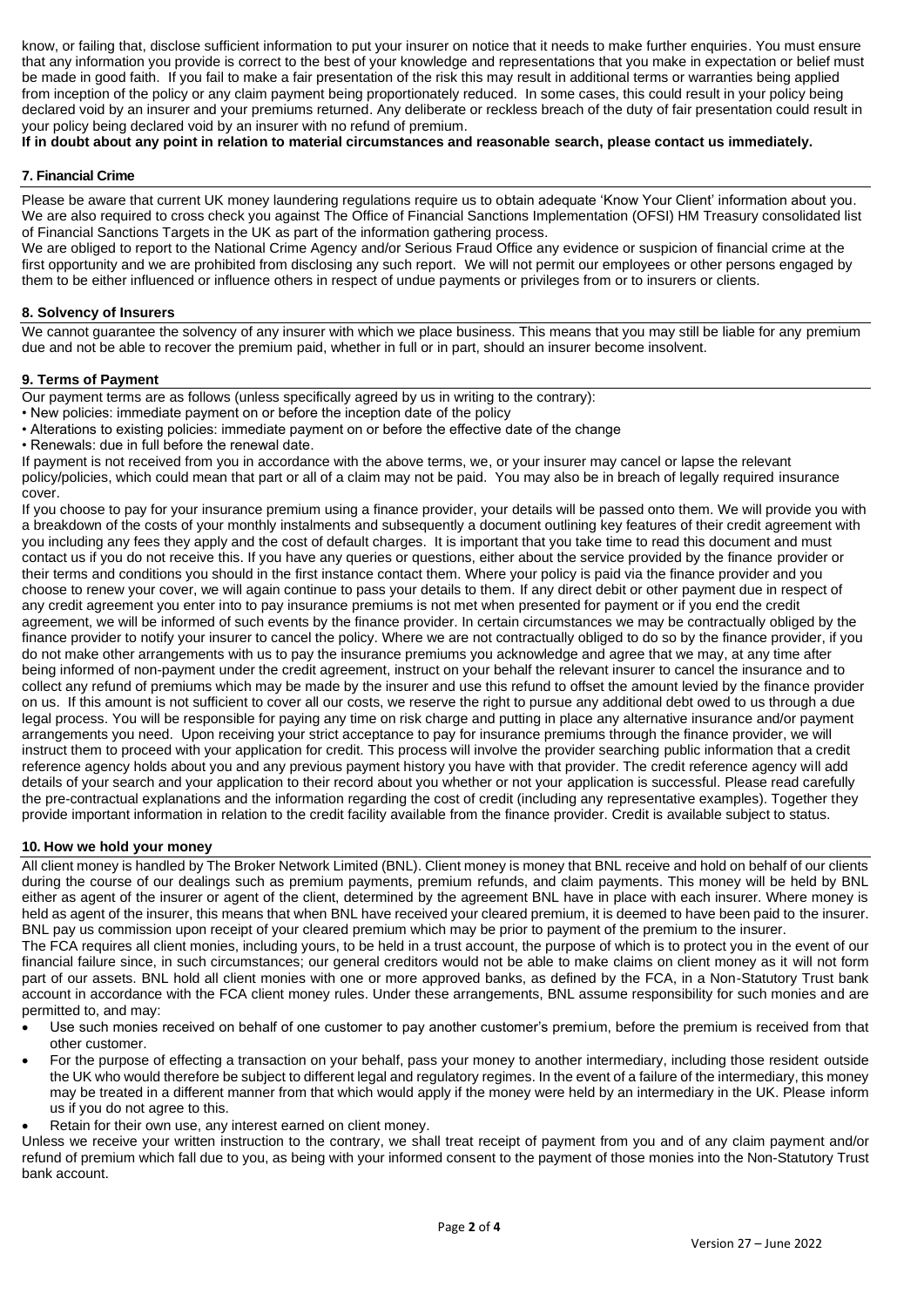# **11. Quotations**

Unless otherwise agreed, any quotation given will normally remain valid for a period of 30 days from the date it is provided to you. We reserve the right to withdraw or amend a quotation in certain circumstances, for example, where the insurer has altered their premium/terms for the insurance since the quotation was given, where there has been a change in the original risk information/material circumstances disclosed or if a claim/incident has occurred since the terms were offered.

# **12. Renewals**

You will be provided with renewal terms in good time before expiry of the policy, or notified that renewal is not being invited. Unless you advise otherwise, renewals are invited on the basis that there have been no changes in the risk or cover required, other than those specifically notified to us or your insurers (see 'Important Information' and 'The Duty of Fair Presentation' sections). It is very important that you check the information provided at renewal to confirm it remains accurate and complete. If any of the information is incorrect or if your circumstances have changed, you should contact us immediately so we can update your details.

# **13. Mid-term Transferred Business**

When we are appointed to service insurance policies other than at their inception or renewal and which were originally arranged via another party, we shall not be liable during the current insurance period for any loss arising from any errors or omissions or gaps in your insurance cover or advice not supplied by us. Should you have any concerns in respect of a policy, which has been transferred to us, or if you require an immediate review of your insurance arrangements, you must notify us immediately. Otherwise, we shall review your insurance arrangements and advise accordingly as each policy falls due for renewal.

# **14. Notification of Incidents/Claims**

Your policy documentation will provide you with details on who to contact to make a claim. It is essential to notify immediately all incidents that may result in a claim against your insurance policy. You must do so whether you believe you are liable or not. Any letter or claim received by you must be passed on immediately, without acknowledgement. Only by providing prompt notification of incidents can your insurance company take steps to protect your interests. Claims payment will be made in favour of you. If you require a payment to be made to a third party, then you must confirm the required payee name and details and provide a brief explanation for your request. Please contact us for guidance on claiming under your policy.

# **15. Cancellation**

Your policy document will detail your rights to cancel your insurance once you have taken it out. Depending on the type of policy you have purchased, you may be entitled to cancel within 14 or 30 days of either conclusion of the contract or receiving your policy documentation, whichever occurs later. This is often referred to as a cooling off period. Where you cancel a policy before renewal, you will be responsible for paying a charge to meet the cost of cover provided and administration expenses. Please see the 'Remuneration, Fees & Charges' section. To enable your insurer to process the cancellation, you will need to return certificates and any official documents to our office within 30 days of your notice to cancel.

# **16. Remuneration, Fees & Charges**

In most cases we are paid by commission from the insurer, but in some circumstances, we may charge you a fee instead of commission or a combination of both, in which case this will be confirmed to you in writing at the time of incepting or renewing your policy. Our fees will be confirmed to you clearly and in writing at the time of incepting or renewing your policy and will always be disclosed to you before you commit to purchasing the product. There may also be occasions when an additional fee is sought, for example changes to the risk that required significant further advice and placement of additional coverage or substantial involvement in any large, difficult, or complex claims.

In addition, we also make charges as detailed below to cover the administration of your insurance. Any applicable insurance premium tax will be shown on the documentation we provide to you. These fees are non-refundable.

|                                           | <b>Consumer</b> | <b>Non-Consumer</b> |
|-------------------------------------------|-----------------|---------------------|
| <b>New Business</b>                       | £42.50          | £42.50              |
| Renewal                                   | £42.50          | £42.50              |
| <b>Mid-Term Adjustments</b>               | £15.00          | £15.00              |
| <b>Lost Papers or Duplicate Documents</b> | £15.00          | £15.00              |
| <b>Temporary Change</b>                   | £15.00          | £15.00              |

We may occasionally receive additional remuneration from insurers, claims management providers and others. Where you choose to pay your premium by instalments, we may use a scheme operated by your insurer, or we may use a Finance Provider selected from a limited panel. Where we arrange premium finance on your behalf, we are remunerated for our assistance in putting this financing in place by way of commission. We will advise you of any commission payable by the finance provider in relation to a credit agreement where knowledge of the existence or amount of commission could affect our impartiality in recommending a particular product or that may have a material impact on your transactional decision. You are entitled at any time to request further information regarding the amount of any remuneration which we may have received as a result of placing or renewing your insurance cover. To the extent that this is not possible for an amount to be given, we will provide the basis for its calculation.

Where a policy is cancelled before renewal, insurers charge to cover their costs, with the balance refunded to you, subject to no claim having been made. Full details will be available in your policy. In the event of an adjustment giving rise to a return of premium the amount may be refunded or held to credit.

**Your attention is specifically drawn to the following:** Where you cancel your policy **after** the expiry of the cooling off period or where you request a mid-term adjustment which results in a refund of premium, *we reserve the right to charge you for our time and costs*. *This will usually result in us reducing the amount refunded to you by the FULL amount of the commission and fees we would have received had you not cancelled*. However, any charge made will not exceed the cost of the commission and fees we would have earned. For certain commercial insurance policies, insurers will only provide cover where the premium is due in full on inception of the